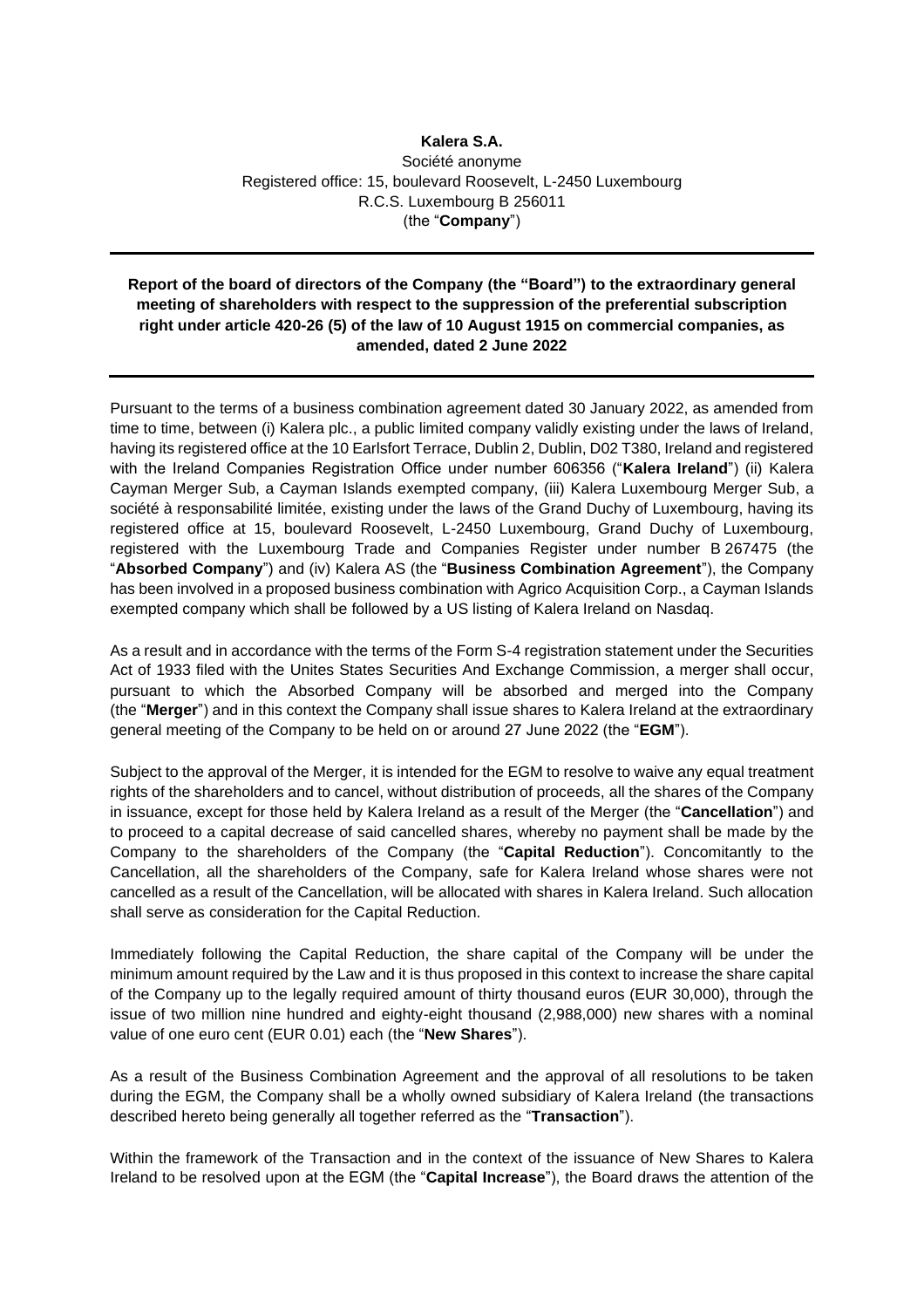EGM and presents this report on the following items in accordance with article 420-26 (5) of the Law Luxembourg law of 10 August 1915 on commercial companies, as amended (the "**Law**")

- 1. In the context of the Capital Increase and to the extent existing, it is requested to the EGM to suppress the preferential subscription right of the shareholders of the Company to be subject to the related procedure under article 420-26 (5) of the Law and for this purpose, the Board presents this report to the EGM.
- 2. It is contemplated that the New Shares to be issued as a consequence of the Capital Increase shall be subscribed by Kalera Ireland, aforementioned, for an aggregate amount of twenty-nine thousand eight hundred eighty euro (EUR 29,880).
- 3. It is contemplated that the New Shares so subscribed be fully paid up by a contribution in cash consisting of twenty-nine thousand eight hundred eighty euro (EUR 29,880), so that as of the date of the Capital Increase, the amount of twenty-nine thousand eight hundred eighty euro (EUR 29,880) will be available to the Company.
- 4. The total contribution in the amount of twenty-nine thousand eight hundred eighty euro (EUR 29,880) is entirely allocated to the share capital.
- 5. The Board is of the opinion that it is important to proceed to the issuance of the New Shares on 27 June 2022 and thus to suppress the preferential subscription right of the existing shareholders of the Company of a minimum legal period of fourteen (14) days (to the extent existing) in order to achieve the objective of a successful completion of the Business Combination and Nasdaq Listing and to be in line with the Law in relation to minimum share capital requirements, which is in the corporate interest of the Company as well as in the overall interest of the group of companies to which the Company belongs, including that of the group companies affiliated with the Company (the "**Group**").
- 6. In view of the foregoing, the Board has prepared this report in accordance with Article 420-26 (5) of the Law and proposes to the EGM to supress the preferential subscription right of the shareholders within the framework of the Capital Increase (to the extent existing) and to acknowledge this report and to proceed with the Capital Increase through the issuance of the New Shares to Kalera Ireland.

[*Remainder of the page left intentionally blank – Signature Page follows.*]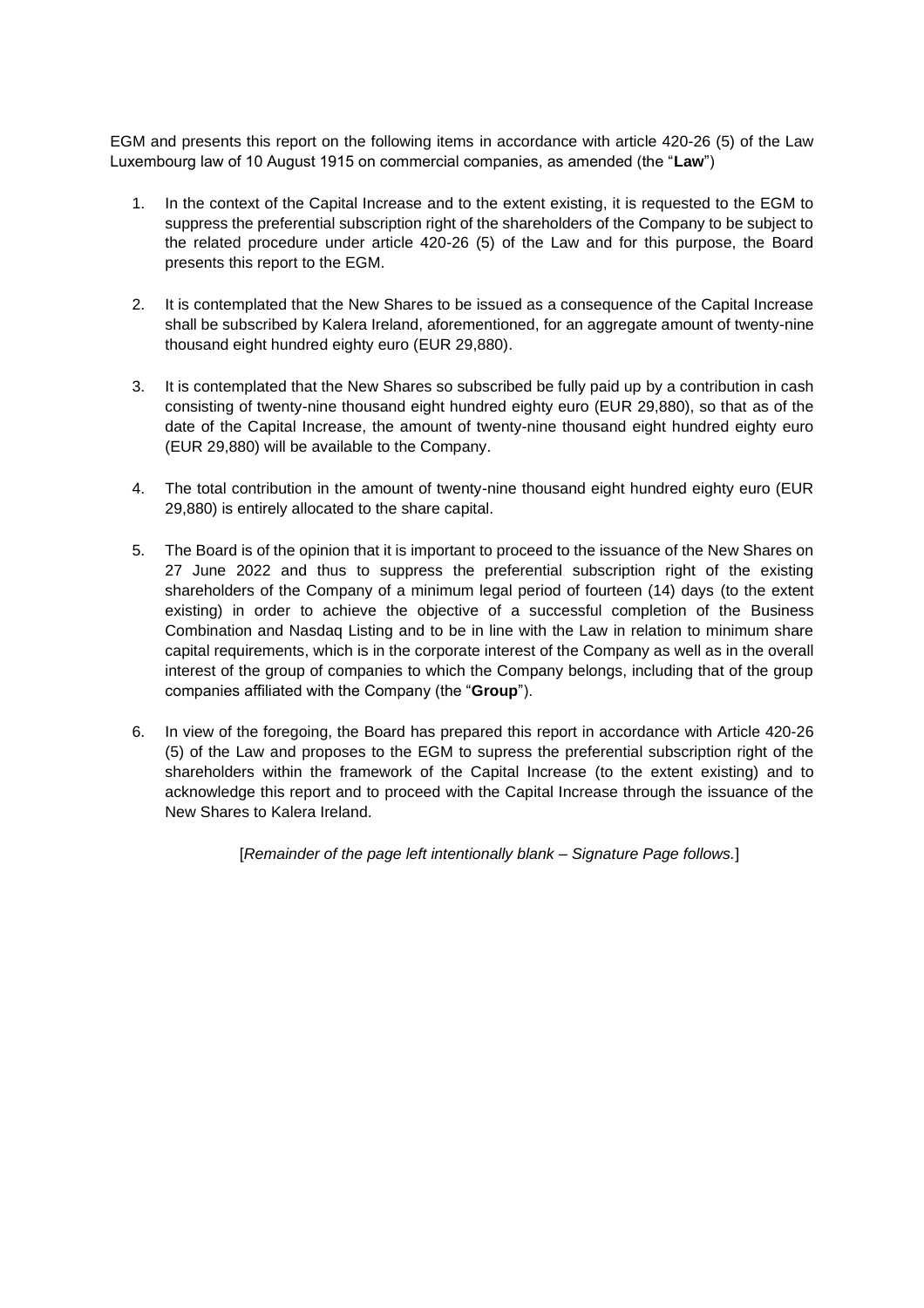[Signature Page to the report of the board of directors of Kalera S.A. to the extraordinary general meeting of shareholders with respect to the suppression of the preferential subscription right under article 420-26 (5) of the law of 10 August 1915 on commercial companies, as amended.]

For and on behalf of the Board:

**Curtis McWilliams** Class A manager

**Felix Faber** Class B manager